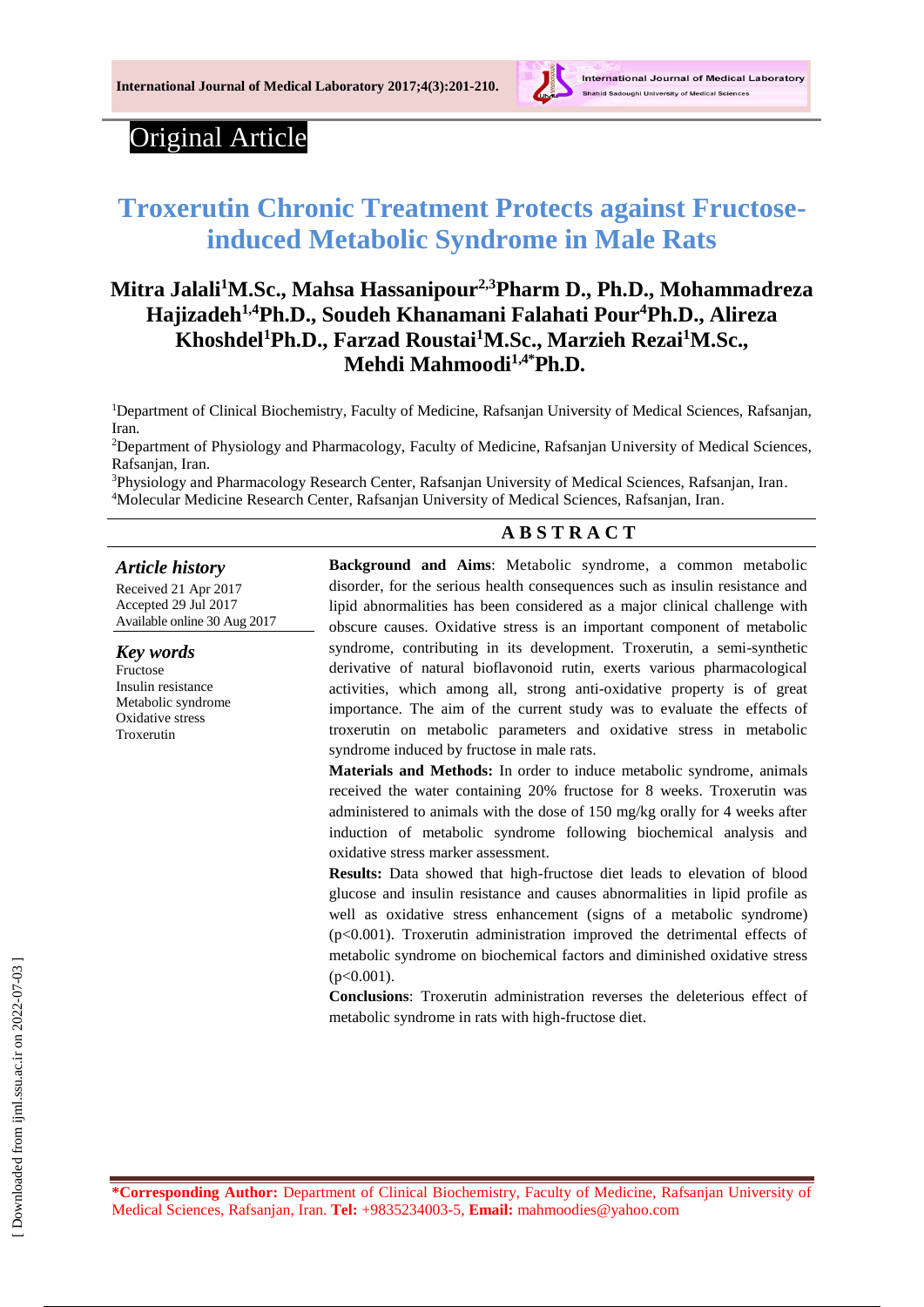## **Introduction**

Metabolic syndrome (MS), a constellation of conditions and metabolic irregularities, is a common health challenge worldwide with the characterization of visceral obesity, hypertension, hyperglycemia and dyslipidaemia (increased low-density lipoprotein (LDL) particles and triglyceride-rich lipoproteins as well as decreased high-density lipoprotein (HDL)), which enhances the individual risk for development of type 2 diabetes, cardiovascular events and atherogenesis [1-3]. MS is the result of increasing the obesity prevalence due to sedentary lifestyle and Western type diet and several factors play a role in its pathophysiology such as insulin resistance, chronic inflammation, perturbations in cell signaling and ectopic fat accumulation [4-6]. A new insight into the MS pathophysiology points to the role of oxidative stress and contribution of reactive oxygen species (ROS) overproduction, which induces insulin resistance and exerts key function in MS through salt-sensitive hypertension induction, affecting mineralocorticoid receptors as well as sympathetic excitation in brain [7-10]. Several studies showed that MS induced by highfat, high-refined sugar diet is accompanied by oxidative stress and nitric oxide synthase dysregulation [11]. Troxerutin (vitamin P4, a derivative of rutin with more hydroxyl groups), a pharmacologically active flavonoid, has been studied for its protective properties in chronic venous insufficiency disease, neural disorders, diabetes and inflammation [12-14]. Studies showed that supplementation with

rutin is capable for attenuation of metabolic changes and cardiovascular remodeling in rats under high-carbohydrate and high-fat diet, suggesting a non-nutritive effect of rutin in metabolic syndrome chronic changes [15]. Recent investigations report the ability of cell protection for troxerutin, which is mediated via radical scavenging mechanism and inhibition of oxidative stress-induced cell death [16]. Data demonstrated that troxerutin has a regulatory role in lipid metabolism. Geetha et al., (2014) showed that this derivative suppresses lipid abnormalities in the heart of mice, which were fed with high-fat– high-fructose diet [12]. Troxerutin has the capability to inhibit obesity, hyperglycemia and hyperlipidemia normalization in highcholesterol diet-induced diabetic animals and protects against atherosclerosis through plasma lipid reduction and homocysteine levels [17- 19]. Several mechanisms have been proposed for the protective effects of troxerutin, including a decrease in advanced glycation end products, protein carbonyl levels and reactive oxygen species and enhancement phosphoinositide 3-kinase/Akt activation [18]. The formation of advanced glycation end products, which trigger oxidative stress and contribute in early phases of age-related disorders such as diabetes is inhibited by troxerutin [20, 21]. Data reported that troxerutin could diminish high-fat diet-induced enhancement of hepatic gluconeogenesis by its inhibitory role for endoplasmic reticulum stress-mediated nucleotide oligomerization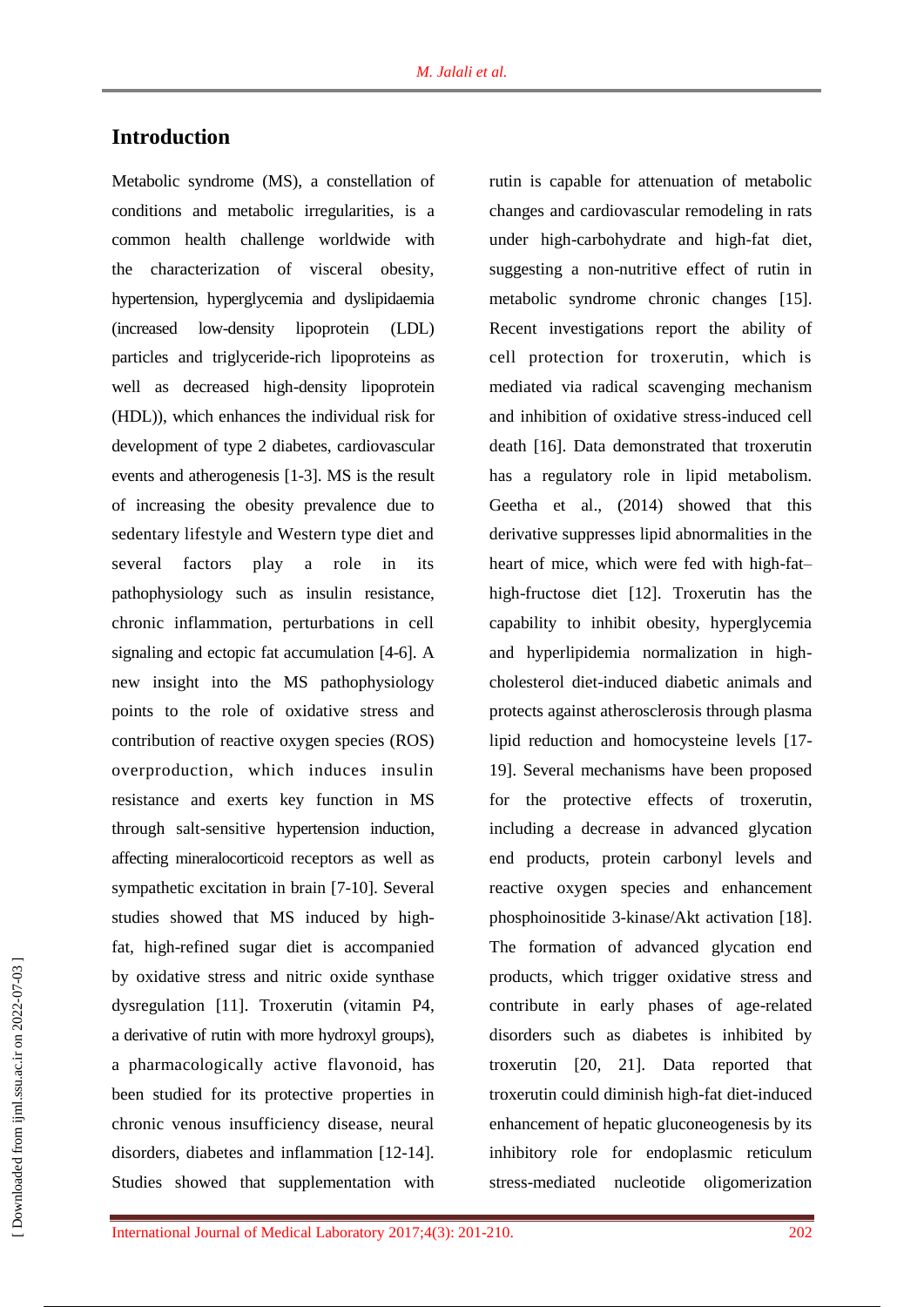domain activation and the consequent inflammation [22]. Moreover, troxerutin promotes insulin sensitivity, possibly via modifying peroxisome proliferator-activated receptors [23]. Considering the seriousness and prevalence of MS finding new therapeutic strategy to encounter this common problem in modern society and a method for metabolic dysregulation reversal are of great importance, so in this study, we investigated the protective effects of troxerutin on lipids profile and oxidative stress in male MS rats.

### **Materials and Methods**

#### **Subjects**

32 male Wistar rats weighing 200-250 g were used throughout this study (from animal house of Rafsanjan University of Medical Sciences). Rats were housed in polycarbonate and standard cages in a temperature-controlled room (22±2◦C, 12 hour light/12 hour dark cycle) with free access to laboratory pellet chow and water. All experiments were conducted between 10:00 A.M to 14:00 P.M and were carried out in accordance with Rafsanjan University of Medical Sciences guidelines for animal care and use with minimizing the number of animals as well as animals' discomfort such as immediate euthanasia after experimental procedures. The groups consisted of 8 rats and each animal was used only once.

## **Experimental design and induction of metabolic syndrome**

Animals were randomly divided into four groups: control (C), control animals, which were treated with troxerutin  $(C+TXR)$ , metabolic syndrome induced animals (MS) and MS animals, which were treated with troxerutin (MS+TXR). Animals received water containing 20% fructose (purchased from Sigma, USA) for 8 continual weeks in order to induce metabolic syndrome, but the control animals received tap water only. The weight of the animal was measured using a digital scale (FEW, Japan) for body mass index calculation. To measure biochemical parameters, including triglycerides, fasting blood glucose, total cholesterol (TC), HDL and LDL the blood samples were taken after 12 hours fasting with retro-orbital sampling. Troxerutin (purchased from Sigma, USA) was prepared in distilled water and administered orally for 4 weeks with the dose of 150 mg/kg after induction of MS [22-24].

## **Biochemical assessment, insulin resistance and oxidative stress evaluation**

Blood samples were obtained through penetrating the retro-orbital plexus with a capillary tube. The samples were centrifuged at  $1000 \times g$  for 10 min. to separate the serum and then stored at −20°C until the assay. Quantitative detection of HDL, LDL, TC and triglycerides and the blood glucose was performed by relevant kits (Pars Azmoun, Iran) and expressed as mg/dl. The markers of oxidative stress, including malondialdehyde serum level  $(\mu M)$ , total antioxidant activity (mM), glutathione peroxidase, catalase and superoxide dismutase enzyme activities (U/ml) were measured using specific kits (Zelbio, Germany) based on manufacturer procedures. After determining the appropriate amount of insulin to the appropriate kit (Mercodia,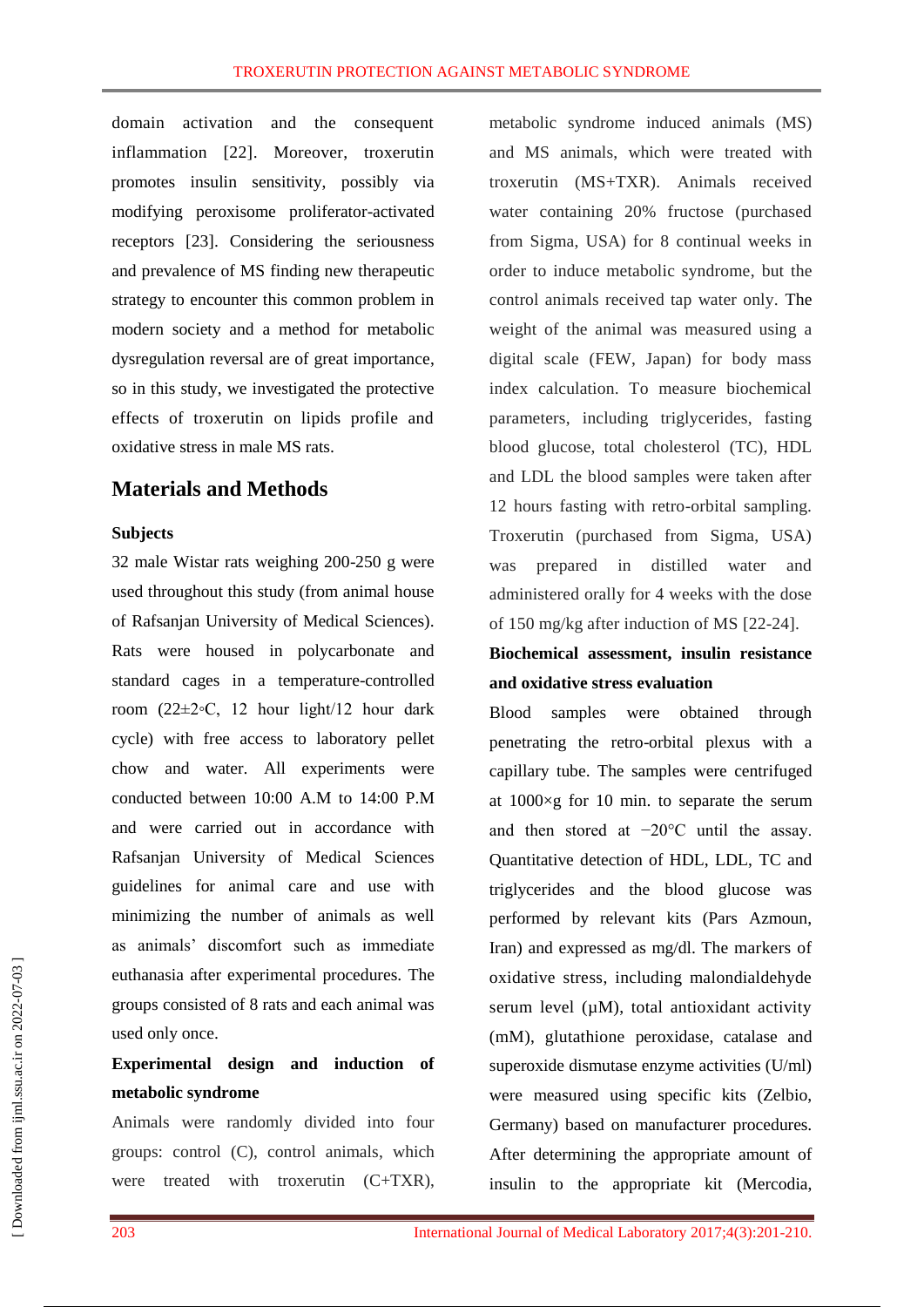Sweden) the Homeostatic Model Assessment (HOMA) was used for insulin resistance assessment [25-27]. Homeostatic Model Assessment has been widely used as an insulin resistance index in the clinical or epidemiological studies based on following formula: fasting insulin (micro U/L) x fasting glucose (nmol/L) /22.5 [27].

#### **Statistical analysis**

Data are expressed as mean±standard deviation. The one-way analysis of variance (ANOVA) followed by Tukey multiple comparisons was used to analyze the data of body mass index, biochemical and oxidative stress assessment. The computations were done by SPSS software package (version 16) and Excel (Microsoft Excel, 2010, Microsoft Corporation, USA). P<0.05 was considered as the significance level between the groups.

#### **Results**

**Troxerutin attenuates blood glucose and insulin resistance in metabolic syndromeinduced animals**

Table 1 illustrated that blood glucose and insulin resistance in the animals with metabolic syndrome increases in comparison with control (p<0.001). Troxerutin

administration with the dose of 150 mg/kg did not alter the abovementioned parameters in the control group (p>0.05) but this dose could decrease the blood glucose and insulin resistance in metabolic syndrome-induced animals in troxerutin treatment in comparison with control group  $(p<0.001$  and  $p<0.01$ respectively) and metabolic syndrome group  $(p<0.001)$ .

## **Lipid profile and body mass index alterations in animals under troxerutin treatment**

Induction of metabolic syndrome by fructose resulted in a significant elevation in the body mass index, LDL, triglyceride and TC in comparison with control, but the HDL level revealed a reduction (all  $p<0.001$ ) as shown in Table 2. Troxerutin (150 mg/kg) administration did not alter these factors in the control group  $(p>0.05)$ , but significantly reduced all parameters compared to metabolic syndrome group  $(p<0.001)$  and led to an enhancement in HDL cholesterol (p<0.01).

**Table 1.** Troxerutin effects on blood glucose and insulin resistance

| <b>Variables</b>                     | C                | $C+TXR$     | <b>MS</b>          | MS+TXR                    |
|--------------------------------------|------------------|-------------|--------------------|---------------------------|
| <b>Fasting blood glucose (mg/dl)</b> | $79.87 \pm 5.05$ | $79 + 4.34$ | $138.12 + 6.85***$ | $108.62 \pm 7.89$ ***,### |
| Insulin resistance                   | $0.39 \pm 0.11$  | $0.37+0.10$ | $1.20+0.22***$     | $0.66 \pm 0.17$ **.###    |

Data are expressed as mean±SD. Each group consists of 8 animals. \*\*\* p<0.001 and \*\* p <0.01 compared to control group. ### p<0.001 compared to the metabolic syndrome group.

C= control group; C+TXR= control group treated with troxerutin; MS= metabolic syndrome group; MS+TXR= metabolic syndrome treated with troxerutin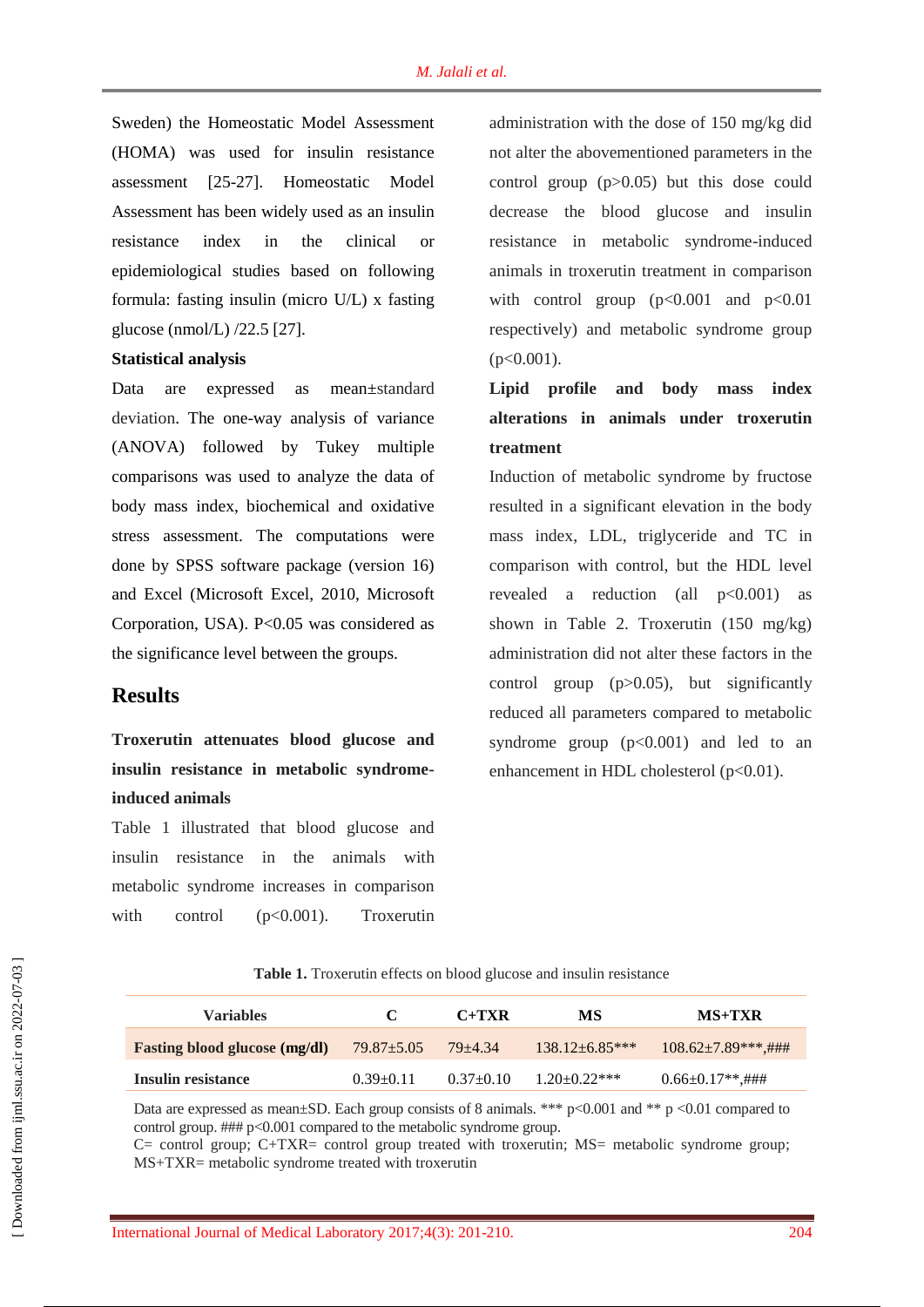| <b>Variables</b>                 |                | $C+TXR$          | MS                   | $MS+TXR$                            |
|----------------------------------|----------------|------------------|----------------------|-------------------------------------|
| <b>Body mass index (Kg/m2)</b>   | $7.29 + 0.53$  | $7.02+0.43$      | $9.34 + 0.45***$     | $7.44 + 0.32$ ###                   |
| High-density lipoprotein (mg/dl) | $45.87 + 4.96$ | $46.5 + 2.44$    | $32.75 \pm 1.98$ *** | $37.37 \pm 2.13$ ***,##             |
| Low-density lipoprotein (mg/dl)  | $23.87+9.23$   | $24.12 + 4.41$   | $48.57 + 5.78$ ***   | $31.02 + 4.19$ ###                  |
| Triglyceride (mg/dl)             | $82.5 + 4.03$  | $83.75 \pm 3.84$ | $116.5 \pm 9.85$ *** | $98 \pm 8.65 \text{ \#} \text{ \#}$ |
| Total cholesterol (mg/dl)        | $86.25 + 5.06$ | $87.37 + 2.66$   | $104.12 + 5.66$ ***  | $88 + 2.66$ ###                     |

**Table 2.** Troxerutin effect on the lipid profile and body mass index

Data are expressed as mean±SD. Each group consists of 8 animals. \*\*\* p<0.001 compared to the control group. ### p<0.001 and ## p<0.01 compared to the metabolic syndrome group.

C= control group; C+TXR= control group treated with troxerutin; MS= metabolic syndrome group; MS+TXR= metabolic syndrome treated with troxerutin

### **Troxerutin effects on oxidative stress indices**

To investigate the role of troxerutin on oxidative stress due to metabolic syndrome induction, it was determined the total antioxidant capacity and malondialdehyde content as well as catalase, superoxide dismutase and glutathione peroxidase activities. Data showed a rise in malondialdehyde content besides a reduction in total antioxidant capacity and enzyme

activities (catalase, superoxide dismutase and glutathione peroxidase) compared to the control animals (all  $p<0.001$ ). Treatment with troxerutin (150 mg/kg) did not affect these indices in the control group  $(p>0.05)$ , but significantly decreased malondialdehyde and led to the increase in total antioxidant capacity and glutathione peroxidase, superoxide dismutase and catalase activities in comparison with the metabolic syndrome group (all  $p<0.001$ ) (Table 3).

**Table 3.** Troxerutin effects on oxidative stress indices

| <b>Variables</b>                    | C               | $C+TXR$                               | MS                    | $MS+TXR$                               |
|-------------------------------------|-----------------|---------------------------------------|-----------------------|----------------------------------------|
| <b>Antioxidant capacity (mM)</b>    | $0.91 \pm 0.10$ | $0.94 + 0.11$                         | $0.30 \pm 0.041$ ***  | $0.82 \pm 0.16 \text{ \#} \text{ \#}$  |
| Malondialdehyde $(M\mu)$            | $0.98 \pm 0.11$ | $0.95 \pm 0.08$                       | $2.75 \pm 0.43***$    | $1.19\pm 0.35$ ###                     |
| Catalase (U/ml)                     | $12.72 + 2.37$  | $12.96 + 2.14$                        | $5.34 \pm 1.081$ ***  | $10.31 \pm 2.83 \text{ \#} \text{ \#}$ |
| Superoxid dismutase (U/ml)          | $33.78 + 3.81$  | $35.58 + 2.83$                        | $23.27 + 4.67$ ***    | $33.48 + 2.96$ ###                     |
| <b>Glutathion peroxidase (U/ml)</b> |                 | $192.20 \pm 28.65$ $193.02 \pm 33.13$ | $73.83 \pm 18.81$ *** | $191.37 + 53.90$ ###                   |

Data are expressed as mean±SD. Each group consists of 8 animals. \*\*\* p<0.001 compared to the control group. ### p<0.001 compared to the metabolic syndrome group.

C= control group; C+TXR= control group treated with troxerutin; MS= metabolic syndrome; MS+TXR= metabolic syndrome treated with troxerutin.

#### **Discussion**

Our results showed that long-term fructose diet (in drinking water, 20%) induces MS in rats, which is accompanied by enhanced body mass index and blood glucose, insulin resistance,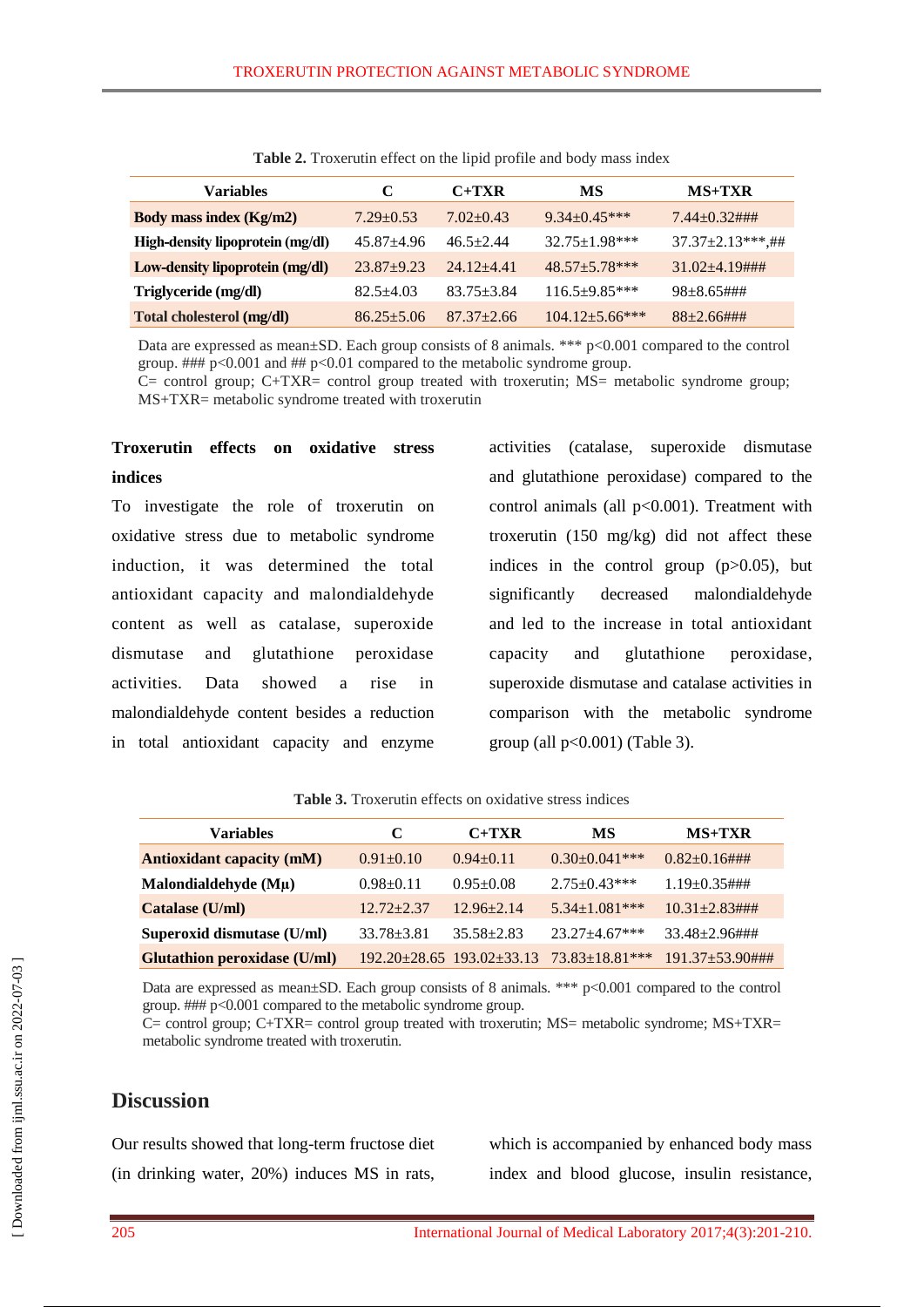lipid profile abnormalities (increase in LDL, TC and triglycerides levels and decrease in HDL content) as well as oxidative stress dysregulation (decrease in total antioxidant capacity, lower enzyme activity of catalase, superoxide dismutase and glutathione peroxidase and elevated malondialdehyde serum level). Chronic treatment with troxerutin for one month exerted protection and significantly reversed the disadvantageous effects of MS. Blood glucose was diminished and insulin resistance was blocked following troxerutin administration. Moreover, lipid profile and oxidative stress markers were regulated and balanced after 4 weeks treatment with troxerutin. Metabolic syndrome, previously known as syndrome X, is on the rise due to the increased incidence of obesity manifesting raised fasting glucose (>110 mg/dl) or blood pressure  $(\geq 130/85 \text{ mmHg})$ , dyslipidemia (such as low HDL cholesterol (women <50 mg/dl and men <40 mg/dl) or hypertriglyceridemia (≥150 mg/dl)) and a hallmark of insulin resistance, which leads towards cardiovascular diseases, diabetes mellitus and chronic kidney diseases [28, 29]. In order to study the pathophysiology of MS and finding new drugs, different animal models have been used for induction of MS such as high-fat/sugar diet or transgenic models (overexpressing the enzyme 11β hydroxysteroid dehydrogenase type 1), in this study, we added fructose 20% to the animal's water for 8 weeks, which is considered as a standard and valid method [5, 30-32] and key features of MS (body mass index (BMI) and blood biochemical alteration and insulin resistance) were significantly observed. In metabolic syndrome, there is a dysregulation in adipokines (leptin, adiponectin, apelin) action and secretion and adipocytes show significant changes and glucose homeostasis has been affected [33, 34]. Obesity- initiated MS exhibit a complex linkage with inflammatory responses and inflammation causes metabolic dysregulation through several molecular signaling pathways and anti-inflammatory agents are considered as therapy in this proinflammatory state [35-37]. Moreover, the role of oxidative stress has been explored in MS development. Data indicated a poor antioxidants status in MS subjects with an increased oxidative stress, which is positively correlated with insulin resistance [38]. In regard to Furukawa et al., hypothesis increased NADPH oxidase as well as decreased antioxidant enzymes in accumulated fat resulted from obesity not only leads to a dysregulation in adipocytokines locally but also leads to other organ oxidative stress and eventually diabetes, insulin resistance and atherosclerosis (signs of MS) [39]. Devaraj et al. (2008) reported that fatty meal consumption leads to postprandial oxidative stress in MS [40]. In line with previous reports, our data on oxidative stress biomarkers (decrease total antioxidant capacity and enzyme activity of catalase, superoxide dismutase and glutathione peroxidase and increased malondialdehyde serum level) demonstrated that oxidative stress is a pivotal component of MS.

A number of studies showed that oxidative stress along with chronic inflammation leads

 [\[ Downloaded from ijml.ssu.ac.ir on 2022-](https://ijml.ssu.ac.ir/article-1-195-en.html)07-03 ] Downloaded from ijml.ssu.ac.ir on 2022-07-03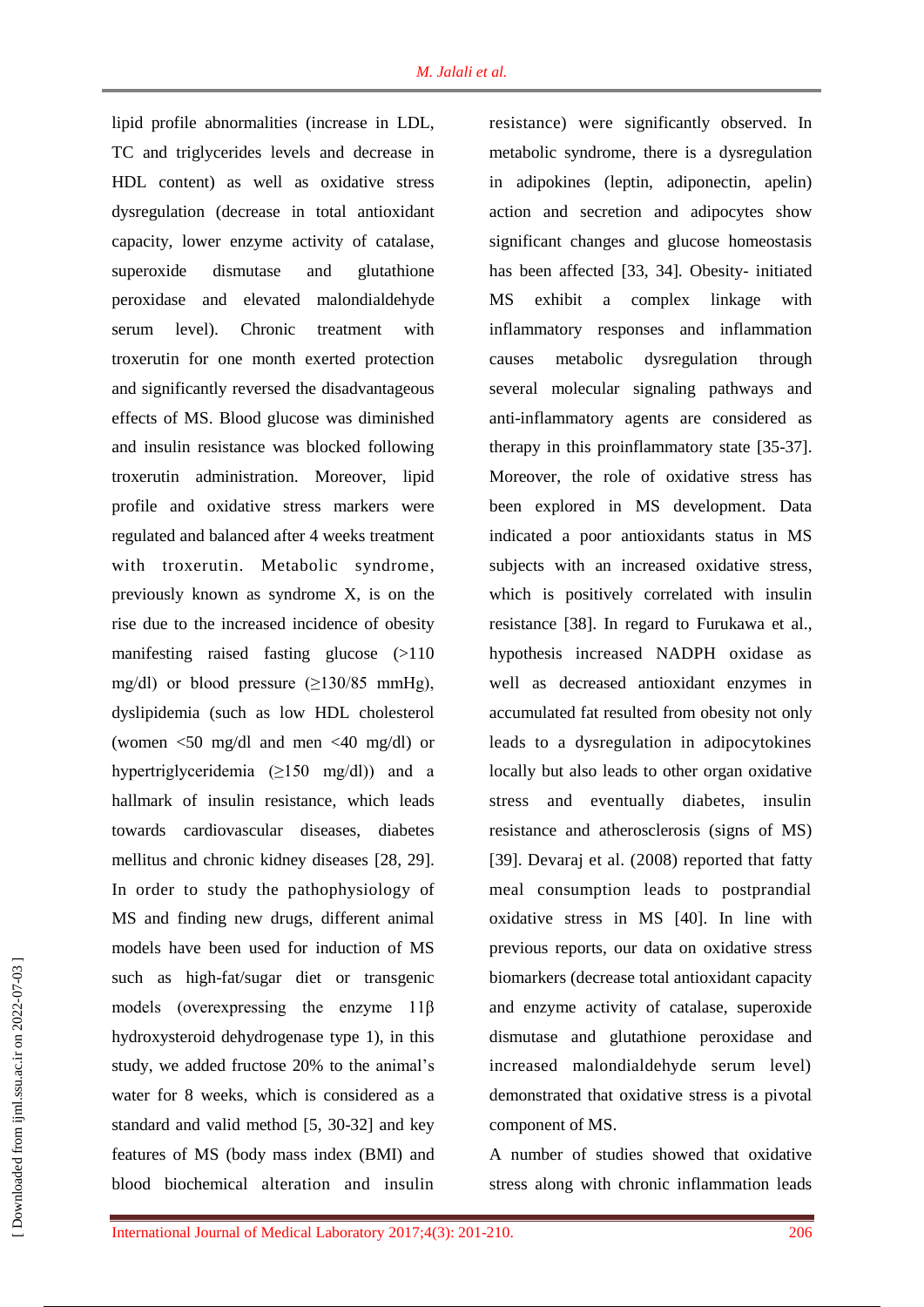to the development of metabolic diseases and enhanced systemic oxidative stress is associated with metabolic syndrome. There is a positive correlation between oxidative stress presence and increased LDL and low levels of HDL. Studies indicated that oxidative stress in metabolic disorders may lead to different pathologies such as diabetes [41, 42]. This study showed that fructose administration to animals leads to oxidative imbalance and it was aimed to examine whether troxerutin is able to re-establish the oxidative balance and to prevent oxidative stress. Troxerutin, trihydroxyethylated derivative of the natural bio-flavonoid rutin  $(C_{33}H_{42}O_{19})$ , is considered as a fascinating target for disease prevention and therapy for its multiple pharmacological effects and anti-inflammatory, anti-oxidative, anti-thrombotic, anti-neoplastic, hepatoprotective, antihyperlipidemic, nephroprotective, cardioprotective and neuroprotective properties have been reported [17, 43-48]. Safety profile and tolerability of troxerutin have been investigated in preclinical or clinical studies and no serious adverse reactions were observed even at high doses [49]. Troxerutin administration exerted anti-diabetic effects in high fat and sucroseinduced type 2 diabetes mellitus in rats or high cholesterol-induced insulin resistance in mice and type 2 diabetic patients with different mechanisms, including blood glucose or glycosylated hemoglobin reduction, normalizing serum insulin and lipid profile, improving the insulin signaling molecules, affecting glucose transporter4 proteins and regulating skeletal muscle glucose utilization [14, 24, 50]. Lu et al. showed troxerutin

neuroprotection against high-cholesterolinduced cognitive deficits (through blocking the endoplasmic reticulum stress pathways and activating the PI3K/Akt/CREB pathway in brain) and suggested that troxerutin may be a possible candidate for the cognitive deficits therapy in Alzheimer's disease and type 2 diabetes [18]. Geetha et al. (2014) showed that troxerutin blocks lipid abnormalities in the heart of high-fat/high-fructose diet-fed mice [12]. There is not enough evidence in the literature review elucidating the possible protective effects of troxerutin on MS; our study was designed to address this issue in a rat model. Studies indicated that troxerutin displays reversal effects on insulin resistance, lipid accumulation, oxidative damage and hypertension as well as decreasing reactive oxygen species and apoptosis [12, 18]. The results obtained in our study reported that troxerutin treatment improves BMI, blood glucose, insulin resistance, lipid profile and oxidative stress indices to normal or near normal levels in MS, but does not affect these parameters in healthy animals.

Data demonstrated that troxerutin exerts significant therapeutic potential against liver cancer via modulating the liver function enzymes, oxidative damage, xenobiotic enzymes, blocking cell proliferation, inflammatory response suppression and apoptosis induction [51]. Studies suggested that troxerutin can serve as a novel agent for colon cancer chemoprevention via modulating lipid peroxidation and antioxidant status. Troxerutin can act as a free radical quencher and a growth inhibitor [52].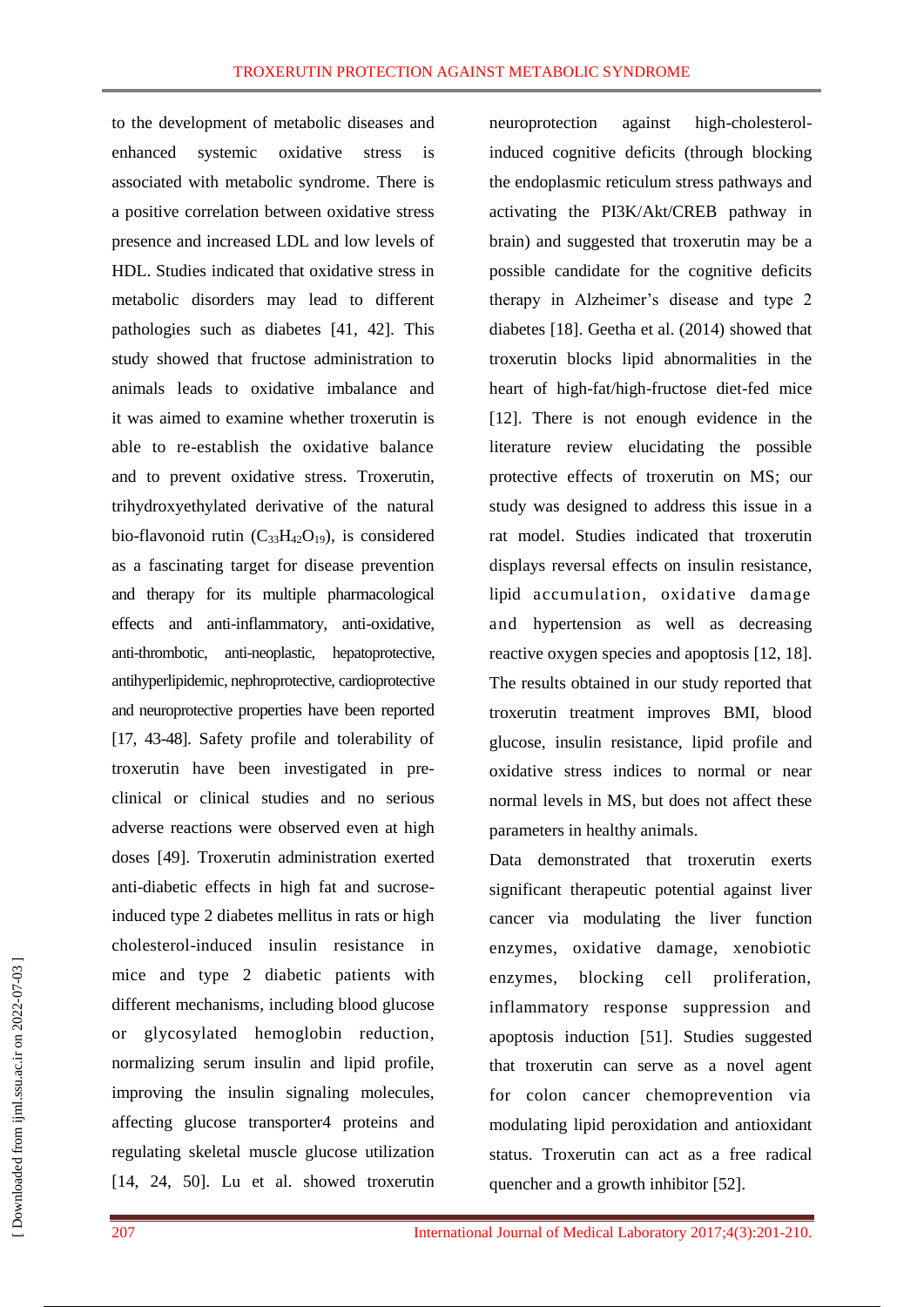### **Conclusion**

It is concluded from this study that troxerutin may play a therapeutic role in metabolic syndrome via modulating the insulin resistance, blood biochemical and oxidative stress parameters.

## **References**

- [1]. Alberti KG, Zimmet P, Shaw J. The metabolic syndrome-a new worldwide definition. Lancet. 2005; 366(9491): 1059-1062.
- [2]. Grundy SM, Brewer HB Jr, Cleeman JI, Smith SC Jr, Lenfant C. Definition of metabolic syndrome. Circul. 2004; 109(3): 433-38.
- [3]. Ruotolo G, Howard BV. Dyslipidemia of the metabolic syndrome. Curr Cardiol Rep. 2002; 4(6): 494-500.
- [4]. [W](https://www.ncbi.nlm.nih.gov/pubmed/?term=Wisse%20BE%5BAuthor%5D&cauthor=true&cauthor_uid=15504932)isse BE. The inflammatory syndrome: the role of adipose tissue cytokines in metabolic disorders linked to obesity. J Am [Soc Nephrol.](https://www.ncbi.nlm.nih.gov/pubmed/?term=2004.+15%2811%29%3A+p.+2792-2800) 2004; 15(11): 2792-800.
- [5]. [Rutledge AC,](https://www.ncbi.nlm.nih.gov/pubmed/?term=Rutledge%20AC%5BAuthor%5D&cauthor=true&cauthor_uid=17605309) [Adeli K.](https://www.ncbi.nlm.nih.gov/pubmed/?term=Adeli%20K%5BAuthor%5D&cauthor=true&cauthor_uid=17605309) Fructose and the metabolic syndrome: pathophysiology and molecular mechanisms[. Nutr Rev.](https://www.ncbi.nlm.nih.gov/pubmed/?term=Fructose+and+the+metabolic+syndrome%3A+pathophysiology+and+molecular+mechanisms.+Nutrition+reviews) 2007; 65(suppl 1): S13-S23.
- [6]. [Laclaustra M,](https://www.ncbi.nlm.nih.gov/pubmed/?term=Laclaustra%20M%5BAuthor%5D&cauthor=true&cauthor_uid=17270403) [Corella D,](https://www.ncbi.nlm.nih.gov/pubmed/?term=Corella%20D%5BAuthor%5D&cauthor=true&cauthor_uid=17270403) [Ordovas JM.](https://www.ncbi.nlm.nih.gov/pubmed/?term=Ordovas%20JM%5BAuthor%5D&cauthor=true&cauthor_uid=17270403) Metabolic syndrome pathophysiology: the role of adipose tissue. [Nutr Metab Cardiovasc Dis.](https://www.ncbi.nlm.nih.gov/pubmed/17270403) 2007; 17(2): 125-39.
- [7]. [Hopps E](https://www.ncbi.nlm.nih.gov/pubmed/?term=Hopps%20E%5BAuthor%5D&cauthor=true&cauthor_uid=19747805)<sup>1</sup>, [Noto D,](https://www.ncbi.nlm.nih.gov/pubmed/?term=Noto%20D%5BAuthor%5D&cauthor=true&cauthor_uid=19747805) [Caimi G,](https://www.ncbi.nlm.nih.gov/pubmed/?term=Caimi%20G%5BAuthor%5D&cauthor=true&cauthor_uid=19747805) [Averna MR.](https://www.ncbi.nlm.nih.gov/pubmed/?term=Averna%20MR%5BAuthor%5D&cauthor=true&cauthor_uid=19747805) A novel component of the metabolic syndrome: the oxidative stress. [Nutr Metab Cardiovasc Dis.](https://www.ncbi.nlm.nih.gov/pubmed/19747805) 2010; 20(1): 72-77.
- [8]. [Ando K,](https://www.ncbi.nlm.nih.gov/pubmed/?term=Ando%20K%5BAuthor%5D&cauthor=true&cauthor_uid=19409982) [Fujita T.](https://www.ncbi.nlm.nih.gov/pubmed/?term=Fujita%20T%5BAuthor%5D&cauthor=true&cauthor_uid=19409982) Fujita, Metabolic syndrome and oxidative stress. [Free Radic Biol Med.](https://www.ncbi.nlm.nih.gov/pubmed/?term=Ando%2C+K.+and+T.+Fujita%2C+Metabolic+syndrome+and+oxidative+stress.+Free+Radical+Biology+and+Medicine%2C+2009.+47%283%29%3A+p.+213-218.) 2009; 47(3): 213-18.
- [9]. [Roberts CK,](https://www.ncbi.nlm.nih.gov/pubmed/?term=Roberts%20CK%5BAuthor%5D&cauthor=true&cauthor_uid=19281826) [Sindhu KK.](https://www.ncbi.nlm.nih.gov/pubmed/?term=Sindhu%20KK%5BAuthor%5D&cauthor=true&cauthor_uid=19281826) Oxidative stress and metabolic syndrome. [Life Sci.](https://www.ncbi.nlm.nih.gov/pubmed/?term=Roberts%2C+C.K.+and+K.K.+Sindhu%2C+Oxidative+stress+and+metabolic+syndrome.+Life+sciences%2C+2009.+84%2821%29%3A+p.+705-712.) 2009; 84(21): 705- 712.
- [10][.Hansel B,](https://www.ncbi.nlm.nih.gov/pubmed/?term=Hansel%20B%5BAuthor%5D&cauthor=true&cauthor_uid=15472192) [Giral P,](https://www.ncbi.nlm.nih.gov/pubmed/?term=Giral%20P%5BAuthor%5D&cauthor=true&cauthor_uid=15472192) [Nobecourt E,](https://www.ncbi.nlm.nih.gov/pubmed/?term=Nobecourt%20E%5BAuthor%5D&cauthor=true&cauthor_uid=15472192) [Chantepie S,](https://www.ncbi.nlm.nih.gov/pubmed/?term=Chantepie%20S%5BAuthor%5D&cauthor=true&cauthor_uid=15472192) [Bruckert E,](https://www.ncbi.nlm.nih.gov/pubmed/?term=Bruckert%20E%5BAuthor%5D&cauthor=true&cauthor_uid=15472192) [Chapman MJ,](https://www.ncbi.nlm.nih.gov/pubmed/?term=Chapman%20MJ%5BAuthor%5D&cauthor=true&cauthor_uid=15472192) et al. Metabolic syndrome is associated with elevated oxidative stress and dysfunctional dense high-density lipoprotein particles displaying impaired antioxidative activity. [J Clin Endocrinol Metab.](https://www.ncbi.nlm.nih.gov/pubmed/?term=2004.+89%2810%29%3A+p.+4963-4971.) 2004; 89(10): 4963-971.
- [11][.Roberts CK,](https://www.ncbi.nlm.nih.gov/pubmed/?term=Roberts%20CK%5BAuthor%5D&cauthor=true&cauthor_uid=16784966) [Barnard RJ,](https://www.ncbi.nlm.nih.gov/pubmed/?term=Barnard%20RJ%5BAuthor%5D&cauthor=true&cauthor_uid=16784966) [Sindhu RK,](https://www.ncbi.nlm.nih.gov/pubmed/?term=Sindhu%20RK%5BAuthor%5D&cauthor=true&cauthor_uid=16784966) [Jurczak](https://www.ncbi.nlm.nih.gov/pubmed/?term=Jurczak%20M%5BAuthor%5D&cauthor=true&cauthor_uid=16784966)  [M,](https://www.ncbi.nlm.nih.gov/pubmed/?term=Jurczak%20M%5BAuthor%5D&cauthor=true&cauthor_uid=16784966) [Ehdaie A,](https://www.ncbi.nlm.nih.gov/pubmed/?term=Ehdaie%20A%5BAuthor%5D&cauthor=true&cauthor_uid=16784966) [Vaziri ND.](https://www.ncbi.nlm.nih.gov/pubmed/?term=Vaziri%20ND%5BAuthor%5D&cauthor=true&cauthor_uid=16784966) Oxidative stress and dysregulation of NAD(P)H oxidase and antioxidant enzymes in diet-induced metabolic syndrome. [Metabolism.](https://www.ncbi.nlm.nih.gov/pubmed/?term=%2C+2006.+55%287%29%3A+p.+928-934.) 2006; 55(7): 928-34.
- [12][.Geetha R,](https://www.ncbi.nlm.nih.gov/pubmed/?term=Geetha%20R%5BAuthor%5D&cauthor=true&cauthor_uid=24173620) [Yogalakshmi B,](https://www.ncbi.nlm.nih.gov/pubmed/?term=Yogalakshmi%20B%5BAuthor%5D&cauthor=true&cauthor_uid=24173620) [Sreeja S,](https://www.ncbi.nlm.nih.gov/pubmed/?term=Sreeja%20S%5BAuthor%5D&cauthor=true&cauthor_uid=24173620) [Bhavani](https://www.ncbi.nlm.nih.gov/pubmed/?term=Bhavani%20K%5BAuthor%5D&cauthor=true&cauthor_uid=24173620)  [K,](https://www.ncbi.nlm.nih.gov/pubmed/?term=Bhavani%20K%5BAuthor%5D&cauthor=true&cauthor_uid=24173620) [Anuradha CV.](https://www.ncbi.nlm.nih.gov/pubmed/?term=Anuradha%20CV%5BAuthor%5D&cauthor=true&cauthor_uid=24173620) Troxerutin suppresses lipid abnormalities in the heart of high-fat–highfructose diet-fed mice. [Mol Cell Biochem.](https://www.ncbi.nlm.nih.gov/pubmed/?term=2014.+387%281-2%29%3A+p.+123-134.) 2014; 387(1-2): 123-34.
- [13]. [Fan SH,](https://www.ncbi.nlm.nih.gov/pubmed/?term=Fan%20SH%5BAuthor%5D&cauthor=true&cauthor_uid=19000936) [Zhang ZF,](https://www.ncbi.nlm.nih.gov/pubmed/?term=Zhang%20ZF%5BAuthor%5D&cauthor=true&cauthor_uid=19000936) [Zheng YL,](https://www.ncbi.nlm.nih.gov/pubmed/?term=Zheng%20YL%5BAuthor%5D&cauthor=true&cauthor_uid=19000936) [Lu J,](https://www.ncbi.nlm.nih.gov/pubmed/?term=Lu%20J%5BAuthor%5D&cauthor=true&cauthor_uid=19000936) [Wu DM,](https://www.ncbi.nlm.nih.gov/pubmed/?term=Wu%20DM%5BAuthor%5D&cauthor=true&cauthor_uid=19000936) [Shan Q,](https://www.ncbi.nlm.nih.gov/pubmed/?term=Shan%20Q%5BAuthor%5D&cauthor=true&cauthor_uid=19000936) et al. Troxerutin protects the mouse

### **Conflict of Interest**

The authors declared that there is no conflict of interest.

#### **Acknowledgement**

The present article was financially supported by Rafsanjan University of Medical Sciences.

kidney from d-galactose-caused injury through anti-inflammation and anti-oxidation. [Int](https://www.ncbi.nlm.nih.gov/pubmed/?term=Troxerutin+protects+the+mouse+kidney+from+d-galactose-caused+injury+through+anti-inflammation+and+anti-oxidation)  [Immunopharmacol.](https://www.ncbi.nlm.nih.gov/pubmed/?term=Troxerutin+protects+the+mouse+kidney+from+d-galactose-caused+injury+through+anti-inflammation+and+anti-oxidation) 2009; 9(1): 91-6.

- [14][.Chung HK,](https://www.ncbi.nlm.nih.gov/pubmed/?term=Chung%20HK%5BAuthor%5D&cauthor=true&cauthor_uid=16294503) [Choi SM,](https://www.ncbi.nlm.nih.gov/pubmed/?term=Choi%20SM%5BAuthor%5D&cauthor=true&cauthor_uid=16294503) [Ahn BO,](https://www.ncbi.nlm.nih.gov/pubmed/?term=Ahn%20BO%5BAuthor%5D&cauthor=true&cauthor_uid=16294503) [Kwak HH,](https://www.ncbi.nlm.nih.gov/pubmed/?term=Kwak%20HH%5BAuthor%5D&cauthor=true&cauthor_uid=16294503) [Kim JH,](https://www.ncbi.nlm.nih.gov/pubmed/?term=Kim%20JH%5BAuthor%5D&cauthor=true&cauthor_uid=16294503) [Kim WB.](https://www.ncbi.nlm.nih.gov/pubmed/?term=Kim%20WB%5BAuthor%5D&cauthor=true&cauthor_uid=16294503) Efficacy of troxerutin on streptozotocin-induced rat model in the early stage of diabetic retinopathy. [Arzneimittelforschung.](https://www.ncbi.nlm.nih.gov/pubmed/?term=2005.+55%2810%29%3A+p.+573-580.) 2005; 55(10): 573-80.
- [15][.Panchal SK,](https://www.ncbi.nlm.nih.gov/pubmed/?term=Panchal%20SK%5BAuthor%5D&cauthor=true&cauthor_uid=21508207) [Poudyal H,](https://www.ncbi.nlm.nih.gov/pubmed/?term=Poudyal%20H%5BAuthor%5D&cauthor=true&cauthor_uid=21508207) [Arumugam TV,](https://www.ncbi.nlm.nih.gov/pubmed/?term=Arumugam%20TV%5BAuthor%5D&cauthor=true&cauthor_uid=21508207) [Brown L.](https://www.ncbi.nlm.nih.gov/pubmed/?term=Brown%20L%5BAuthor%5D&cauthor=true&cauthor_uid=21508207) Rutin attenuates metabolic changes, nonalcoholic steatohepatitis, and cardiovascular remodeling in high-carbohydrate, high-fat dietfed rats[. J Nutr.](https://www.ncbi.nlm.nih.gov/pubmed/?term=2011.+141%286%29%3A+p.+1062-1069.) 2011; 141(6): 1062-1069.
- [16][.Panat NA,](https://www.ncbi.nlm.nih.gov/pubmed/?term=Panat%20NA%5BAuthor%5D&cauthor=true&cauthor_uid=26471524) [Maurya DK,](https://www.ncbi.nlm.nih.gov/pubmed/?term=Maurya%20DK%5BAuthor%5D&cauthor=true&cauthor_uid=26471524) [Ghaskadbi SS,](https://www.ncbi.nlm.nih.gov/pubmed/?term=Ghaskadbi%20SS%5BAuthor%5D&cauthor=true&cauthor_uid=26471524) [Sandur](https://www.ncbi.nlm.nih.gov/pubmed/?term=Sandur%20SK%5BAuthor%5D&cauthor=true&cauthor_uid=26471524)  [SK.](https://www.ncbi.nlm.nih.gov/pubmed/?term=Sandur%20SK%5BAuthor%5D&cauthor=true&cauthor_uid=26471524) Troxerutin, a plant flavonoid, protects cells against oxidative stress-induced cell death through radical scavenging mechanism. [Food](https://www.ncbi.nlm.nih.gov/pubmed/?term=2016.+194%3A+p.+32-45.)  [Chem.](https://www.ncbi.nlm.nih.gov/pubmed/?term=2016.+194%3A+p.+32-45.) 2016; 194: 32-45.
- [17][.Zhang ZF,](https://www.ncbi.nlm.nih.gov/pubmed/?term=Zhang%20ZF%5BAuthor%5D&cauthor=true&cauthor_uid=25026599) [Fan SH,](https://www.ncbi.nlm.nih.gov/pubmed/?term=Fan%20SH%5BAuthor%5D&cauthor=true&cauthor_uid=25026599) [Zheng YL,](https://www.ncbi.nlm.nih.gov/pubmed/?term=Zheng%20YL%5BAuthor%5D&cauthor=true&cauthor_uid=25026599) [Lu J,](https://www.ncbi.nlm.nih.gov/pubmed/?term=Lu%20J%5BAuthor%5D&cauthor=true&cauthor_uid=25026599) [Wu DM,](https://www.ncbi.nlm.nih.gov/pubmed/?term=Wu%20DM%5BAuthor%5D&cauthor=true&cauthor_uid=25026599) [Shan Q,](https://www.ncbi.nlm.nih.gov/pubmed/?term=Shan%20Q%5BAuthor%5D&cauthor=true&cauthor_uid=25026599) et al. Troxerutin improves hepatic lipid homeostasis by restoring NAD+-depletionmediated dysfunction of lipin 1 signaling in highfat diet-treated mice. [Biochem Pharmacol.](https://www.ncbi.nlm.nih.gov/pubmed/?term=Troxerutin+improves+hepatic+lipid+homeostasis+by+restoring+NAD%2B-depletion-mediated+dysfunction+of+lipin+1+signaling+in+high-fat+diet-treated+mice) 2014; 91(1): 74-86.
- [18][.Lu J,](https://www.ncbi.nlm.nih.gov/pubmed/?term=Lu%20J%5BAuthor%5D&cauthor=true&cauthor_uid=21252113) [Wu DM,](https://www.ncbi.nlm.nih.gov/pubmed/?term=Wu%20DM%5BAuthor%5D&cauthor=true&cauthor_uid=21252113) [Zheng ZH,](https://www.ncbi.nlm.nih.gov/pubmed/?term=Zheng%20ZH%5BAuthor%5D&cauthor=true&cauthor_uid=21252113) [Zheng YL,](https://www.ncbi.nlm.nih.gov/pubmed/?term=Zheng%20YL%5BAuthor%5D&cauthor=true&cauthor_uid=21252113) [Hu B,](https://www.ncbi.nlm.nih.gov/pubmed/?term=Hu%20B%5BAuthor%5D&cauthor=true&cauthor_uid=21252113) [Zhang ZF.](https://www.ncbi.nlm.nih.gov/pubmed/?term=Zhang%20ZF%5BAuthor%5D&cauthor=true&cauthor_uid=21252113) Troxerutin protects against high cholesterol-induced cognitive deficits in mice. Brain 2011; 134(Pt 3): 783-97.
- [19][.Olszewski AJ,](https://www.ncbi.nlm.nih.gov/pubmed/?term=Olszewski%20AJ%5BAuthor%5D&cauthor=true&cauthor_uid=2930611) [Szostak WB,](https://www.ncbi.nlm.nih.gov/pubmed/?term=Szostak%20WB%5BAuthor%5D&cauthor=true&cauthor_uid=2930611) [Bialkowska M,](https://www.ncbi.nlm.nih.gov/pubmed/?term=Bialkowska%20M%5BAuthor%5D&cauthor=true&cauthor_uid=2930611) [Rudnicki S,](https://www.ncbi.nlm.nih.gov/pubmed/?term=Rudnicki%20S%5BAuthor%5D&cauthor=true&cauthor_uid=2930611) [McCully KS.](https://www.ncbi.nlm.nih.gov/pubmed/?term=McCully%20KS%5BAuthor%5D&cauthor=true&cauthor_uid=2930611) Reduction of plasma lipid and homocysteine levels by pyridoxine, folate, cobalamin, choline, riboflavin, and troxerutin in atherosclerosis. Atherosclerosis 1989; 75(1): 1-6.
- [20][.Tian J,](https://www.ncbi.nlm.nih.gov/pubmed/?term=Tian%20J%5BAuthor%5D&cauthor=true&cauthor_uid=16081535) [Ishibashi K,](https://www.ncbi.nlm.nih.gov/pubmed/?term=Ishibashi%20K%5BAuthor%5D&cauthor=true&cauthor_uid=16081535) [Ishibashi K,](https://www.ncbi.nlm.nih.gov/pubmed/?term=Ishibashi%20K%5BAuthor%5D&cauthor=true&cauthor_uid=16081535) [Reiser K,](https://www.ncbi.nlm.nih.gov/pubmed/?term=Reiser%20K%5BAuthor%5D&cauthor=true&cauthor_uid=16081535) [Grebe R,](https://www.ncbi.nlm.nih.gov/pubmed/?term=Grebe%20R%5BAuthor%5D&cauthor=true&cauthor_uid=16081535) [Biswal S,](https://www.ncbi.nlm.nih.gov/pubmed/?term=Biswal%20S%5BAuthor%5D&cauthor=true&cauthor_uid=16081535) et al. Advanced glycation endproduct-induced aging of the retinal pigment epithelium and choroid: a comprehensive transcriptional response. Proc Natl Acad Sci U S A. 2005; 102(33): 11846-1851.
- [21][.Lommel M,](https://www.ncbi.nlm.nih.gov/pubmed/?term=Lommel%20M%5BAuthor%5D&cauthor=true&cauthor_uid=20065251) [Cirak S,](https://www.ncbi.nlm.nih.gov/pubmed/?term=Cirak%20S%5BAuthor%5D&cauthor=true&cauthor_uid=20065251) [Willer T,](https://www.ncbi.nlm.nih.gov/pubmed/?term=Willer%20T%5BAuthor%5D&cauthor=true&cauthor_uid=20065251) [Hermann R,](https://www.ncbi.nlm.nih.gov/pubmed/?term=Hermann%20R%5BAuthor%5D&cauthor=true&cauthor_uid=20065251) [Uyanik G,](https://www.ncbi.nlm.nih.gov/pubmed/?term=Uyanik%20G%5BAuthor%5D&cauthor=true&cauthor_uid=20065251) [van Bokhoven H,](https://www.ncbi.nlm.nih.gov/pubmed/?term=van%20Bokhoven%20H%5BAuthor%5D&cauthor=true&cauthor_uid=20065251) et al. Chronic administration of troxerutin protects mouse brain against D-galactose-induced impairment of cholinergic system. [Neurol.](https://www.ncbi.nlm.nih.gov/pubmed/?term=2010.+93%282%29%3A+p.+157-64.) 2010; 93(2): 157-64.
- [22][.Zhang Z,](https://www.ncbi.nlm.nih.gov/pubmed/?term=Zhang%20Z%5BAuthor%5D&cauthor=true&cauthor_uid=28029143) [Wang X,](https://www.ncbi.nlm.nih.gov/pubmed/?term=Wang%20X%5BAuthor%5D&cauthor=true&cauthor_uid=28029143) [Zheng G,](https://www.ncbi.nlm.nih.gov/pubmed/?term=Zheng%20G%5BAuthor%5D&cauthor=true&cauthor_uid=28029143) [Shan Q,](https://www.ncbi.nlm.nih.gov/pubmed/?term=Shan%20Q%5BAuthor%5D&cauthor=true&cauthor_uid=28029143) [Lu J,](https://www.ncbi.nlm.nih.gov/pubmed/?term=Lu%20J%5BAuthor%5D&cauthor=true&cauthor_uid=28029143) [Fan](https://www.ncbi.nlm.nih.gov/pubmed/?term=Fan%20S%5BAuthor%5D&cauthor=true&cauthor_uid=28029143)  [S,](https://www.ncbi.nlm.nih.gov/pubmed/?term=Fan%20S%5BAuthor%5D&cauthor=true&cauthor_uid=28029143) et al. Troxerutin Attenuates Enhancement of Hepatic Gluconeogenesis by Inhibiting NOD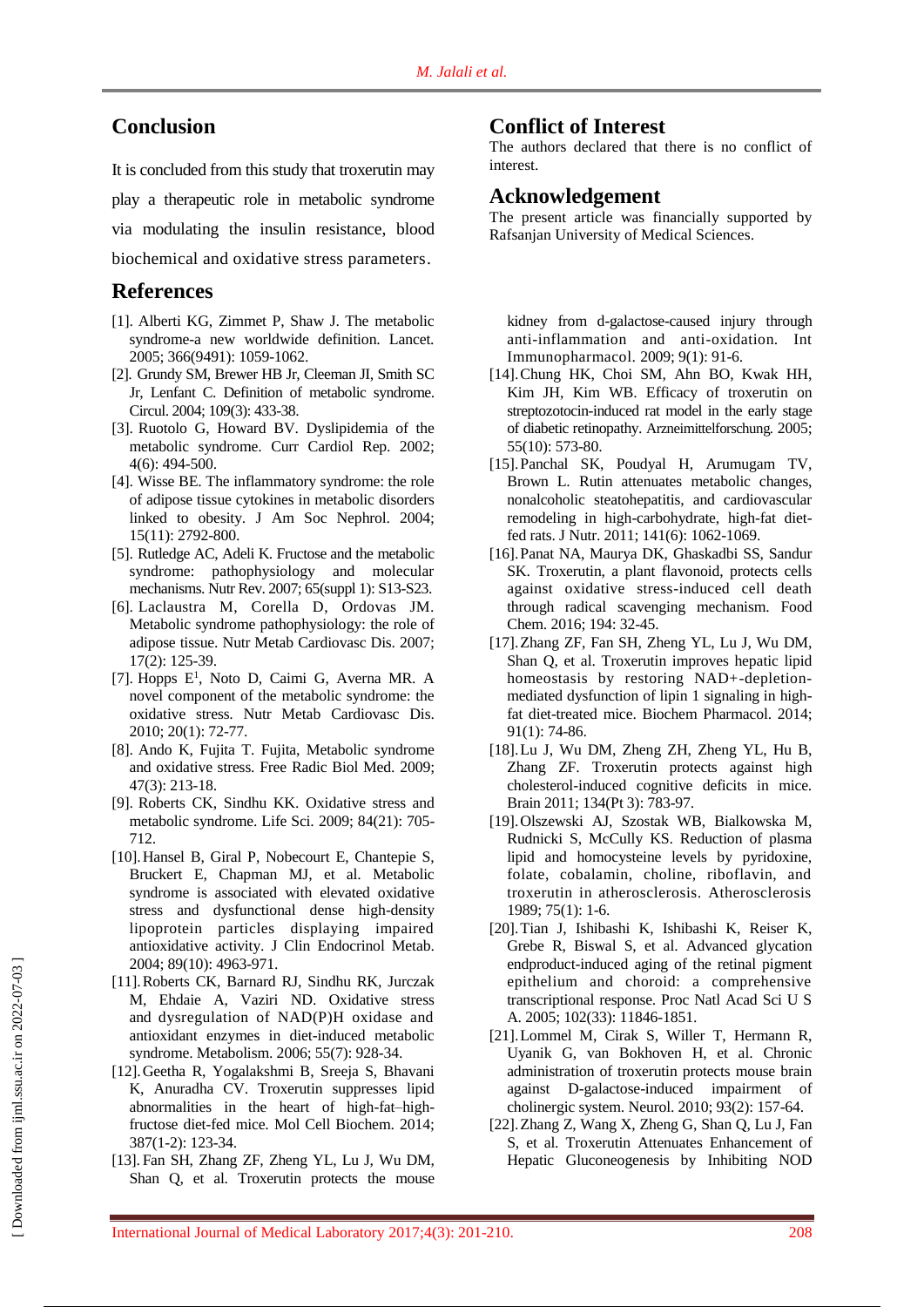Activation-Mediated Inflammation in High-Fat Diet-Treated Mice[. Int J Mol Sci.](https://www.ncbi.nlm.nih.gov/pubmed/?term=Troxerutin+Attenuates+Enhancement+of+Hepatic+Gluconeogenesis+by+Inhibiting+NOD+Activation-Mediated+Inflammation+in+High-Fat+Diet-Treated+Mice.) 2016; 18(1): 31.

- [23].Ranjith V, Radika M, Anuradha C. Effect of Troxerutin on Insulin Resistance Induced by Post-Natal Administration of Monosodium Glutamate: A Comparative Study with Rosiglitazone. J Clin Lab Investiga Updat. 2013; 1: 36-47.
- [24][.Sampath S,](https://www.ncbi.nlm.nih.gov/pubmed/?term=Sampath%20S%5BAuthor%5D&cauthor=true&cauthor_uid=24880482) [Karundevi B.](https://www.ncbi.nlm.nih.gov/pubmed/?term=Karundevi%20B%5BAuthor%5D&cauthor=true&cauthor_uid=24880482) Effect of troxerutin on insulin signaling molecules in the gastrocnemius muscle of high fat and sucroseinduced type-2 diabetic adult male rat. [Mol Cell](https://www.ncbi.nlm.nih.gov/pubmed/?term=2014.+395%281-2%29%3A+p.+11-27.)  [Biochem.](https://www.ncbi.nlm.nih.gov/pubmed/?term=2014.+395%281-2%29%3A+p.+11-27.) 2014; 395(1-2): 11-27.
- [25][.Haffner SM,](https://www.ncbi.nlm.nih.gov/pubmed/?term=Haffner%20SM%5BAuthor%5D&cauthor=true&cauthor_uid=8886564) [Kennedy E,](https://www.ncbi.nlm.nih.gov/pubmed/?term=Kennedy%20E%5BAuthor%5D&cauthor=true&cauthor_uid=8886564) [Gonzalez C,](https://www.ncbi.nlm.nih.gov/pubmed/?term=Gonzalez%20C%5BAuthor%5D&cauthor=true&cauthor_uid=8886564) [Stern](https://www.ncbi.nlm.nih.gov/pubmed/?term=Stern%20MP%5BAuthor%5D&cauthor=true&cauthor_uid=8886564)  [MP,](https://www.ncbi.nlm.nih.gov/pubmed/?term=Stern%20MP%5BAuthor%5D&cauthor=true&cauthor_uid=8886564) [Miettinen H.](https://www.ncbi.nlm.nih.gov/pubmed/?term=Miettinen%20H%5BAuthor%5D&cauthor=true&cauthor_uid=8886564) A prospective analysis of the HOMA model: the Mexico City Diabetes Study. Diabet Care 1996; 19(10): 1138-141.
- [26][.Matthews DR,](https://www.ncbi.nlm.nih.gov/pubmed/?term=Matthews%20DR%5BAuthor%5D&cauthor=true&cauthor_uid=3899825) [Hosker JP,](https://www.ncbi.nlm.nih.gov/pubmed/?term=Hosker%20JP%5BAuthor%5D&cauthor=true&cauthor_uid=3899825) [Rudenski AS,](https://www.ncbi.nlm.nih.gov/pubmed/?term=Rudenski%20AS%5BAuthor%5D&cauthor=true&cauthor_uid=3899825) [Naylor](https://www.ncbi.nlm.nih.gov/pubmed/?term=Naylor%20BA%5BAuthor%5D&cauthor=true&cauthor_uid=3899825)  [BA,](https://www.ncbi.nlm.nih.gov/pubmed/?term=Naylor%20BA%5BAuthor%5D&cauthor=true&cauthor_uid=3899825) [Treacher DF,](https://www.ncbi.nlm.nih.gov/pubmed/?term=Treacher%20DF%5BAuthor%5D&cauthor=true&cauthor_uid=3899825) [Turner RC.](https://www.ncbi.nlm.nih.gov/pubmed/?term=Turner%20RC%5BAuthor%5D&cauthor=true&cauthor_uid=3899825) Homeostasis model assessment: insulin resistance and β-cell function from fasting plasma glucose and insulin concentrations in man. Diabetol. 1985; 28(7): 412-19.
- [27][.Salgado AL,](https://www.ncbi.nlm.nih.gov/pubmed/?term=Salgado%20AL%5BAuthor%5D&cauthor=true&cauthor_uid=20721461) [Carvalho Ld,](https://www.ncbi.nlm.nih.gov/pubmed/?term=Carvalho%20Ld%5BAuthor%5D&cauthor=true&cauthor_uid=20721461) [Oliveira AC,](https://www.ncbi.nlm.nih.gov/pubmed/?term=Oliveira%20AC%5BAuthor%5D&cauthor=true&cauthor_uid=20721461) [Santos](https://www.ncbi.nlm.nih.gov/pubmed/?term=Santos%20VN%5BAuthor%5D&cauthor=true&cauthor_uid=20721461)  [VN,](https://www.ncbi.nlm.nih.gov/pubmed/?term=Santos%20VN%5BAuthor%5D&cauthor=true&cauthor_uid=20721461) [Vieira JG,](https://www.ncbi.nlm.nih.gov/pubmed/?term=Vieira%20JG%5BAuthor%5D&cauthor=true&cauthor_uid=20721461) [Parise ER.](https://www.ncbi.nlm.nih.gov/pubmed/?term=Parise%20ER%5BAuthor%5D&cauthor=true&cauthor_uid=20721461) Insulin resistance index (HOMA-IR) in the differentiation of patients with non-alcoholic fatty liver disease and healthy individuals. Arq Gastroenterol. 2010; 47(2): 165-69.
- [28]. [Alberti KG,](https://www.ncbi.nlm.nih.gov/pubmed/?term=Alberti%20KG%5BAuthor%5D&cauthor=true&cauthor_uid=19805654) [Eckel RH,](https://www.ncbi.nlm.nih.gov/pubmed/?term=Eckel%20RH%5BAuthor%5D&cauthor=true&cauthor_uid=19805654) [Grundy SM,](https://www.ncbi.nlm.nih.gov/pubmed/?term=Grundy%20SM%5BAuthor%5D&cauthor=true&cauthor_uid=19805654) [Zimmet](https://www.ncbi.nlm.nih.gov/pubmed/?term=Zimmet%20PZ%5BAuthor%5D&cauthor=true&cauthor_uid=19805654)  [PZ,](https://www.ncbi.nlm.nih.gov/pubmed/?term=Zimmet%20PZ%5BAuthor%5D&cauthor=true&cauthor_uid=19805654) [Cleeman JI,](https://www.ncbi.nlm.nih.gov/pubmed/?term=Cleeman%20JI%5BAuthor%5D&cauthor=true&cauthor_uid=19805654) [Donato KA,](https://www.ncbi.nlm.nih.gov/pubmed/?term=Donato%20KA%5BAuthor%5D&cauthor=true&cauthor_uid=19805654) et al. Harmonizing the metabolic syndrome: a joint interim statement of the International Diabetes Federation Task Force on Epidemiology and Prevention; National Heart, Lung, and Blood Institute; American Heart Association; World Heart Federation; International Atherosclerosis Society; and International Association for the Study of Obesity. Circulation 2009; 120(16): 1640-645.
- [29][.Wahba IM,](https://www.ncbi.nlm.nih.gov/pubmed/?term=Wahba%20IM%5BAuthor%5D&cauthor=true&cauthor_uid=17699463) [Mak RH.](https://www.ncbi.nlm.nih.gov/pubmed/?term=Mak%20RH%5BAuthor%5D&cauthor=true&cauthor_uid=17699463) Obesity and obesityinitiated metabolic syndrome: mechanistic links to chronic kidney disease. [Clin J Am Soc](https://www.ncbi.nlm.nih.gov/pubmed/?term=2007.+2%283%29%3A+p.+550-562.)  [Nephrol.](https://www.ncbi.nlm.nih.gov/pubmed/?term=2007.+2%283%29%3A+p.+550-562.) 2007; 2(3): 550-62.
- [30][.Aleixandre de Artiñano A,](https://www.ncbi.nlm.nih.gov/pubmed/?term=Aleixandre%20de%20Arti%C3%B1ano%20A%5BAuthor%5D&cauthor=true&cauthor_uid=19631025) [Miguel Castro M.](https://www.ncbi.nlm.nih.gov/pubmed/?term=Miguel%20Castro%20M%5BAuthor%5D&cauthor=true&cauthor_uid=19631025) Experimental rat models to study the metabolic syndrome. [Br J Nutr.](https://www.ncbi.nlm.nih.gov/pubmed/?term=2009.+102%2809%29%3A+p.+1246-1253.) 2009; 102(09): 1246-253.
- [31][.Fraulob JC,](https://www.ncbi.nlm.nih.gov/pubmed/?term=Fraulob%20JC%5BAuthor%5D&cauthor=true&cauthor_uid=20490316) [Ogg-Diamantino R,](https://www.ncbi.nlm.nih.gov/pubmed/?term=Ogg-Diamantino%20R%5BAuthor%5D&cauthor=true&cauthor_uid=20490316) [Fernandes-](https://www.ncbi.nlm.nih.gov/pubmed/?term=Fernandes-Santos%20C%5BAuthor%5D&cauthor=true&cauthor_uid=20490316)[Santos C,](https://www.ncbi.nlm.nih.gov/pubmed/?term=Fernandes-Santos%20C%5BAuthor%5D&cauthor=true&cauthor_uid=20490316) [Aguila MB,](https://www.ncbi.nlm.nih.gov/pubmed/?term=Aguila%20MB%5BAuthor%5D&cauthor=true&cauthor_uid=20490316) [Mandarim-de-Lacerda CA.](https://www.ncbi.nlm.nih.gov/pubmed/?term=Mandarim-de-Lacerda%20CA%5BAuthor%5D&cauthor=true&cauthor_uid=20490316) A mouse model of metabolic syndrome: insulin resistance, fatty liver and non-alcoholic fatty pancreas disease (NAFPD) in C57BL/6 mice fed a high fat diet. [J Clin Biochem Nutr.](https://www.ncbi.nlm.nih.gov/pubmed/?term=2010.+46%283%29%3A+p.+212-223.) 2010; 46(3): 212-23.
- [32][.Masuzaki H,](https://www.ncbi.nlm.nih.gov/pubmed/?term=Masuzaki%20H%5BAuthor%5D&cauthor=true&cauthor_uid=11739957) [Paterson J,](https://www.ncbi.nlm.nih.gov/pubmed/?term=Paterson%20J%5BAuthor%5D&cauthor=true&cauthor_uid=11739957) [Shinyama H,](https://www.ncbi.nlm.nih.gov/pubmed/?term=Shinyama%20H%5BAuthor%5D&cauthor=true&cauthor_uid=11739957) [Morton](https://www.ncbi.nlm.nih.gov/pubmed/?term=Morton%20NM%5BAuthor%5D&cauthor=true&cauthor_uid=11739957)  [NM,](https://www.ncbi.nlm.nih.gov/pubmed/?term=Morton%20NM%5BAuthor%5D&cauthor=true&cauthor_uid=11739957) [Mullins JJ,](https://www.ncbi.nlm.nih.gov/pubmed/?term=Mullins%20JJ%5BAuthor%5D&cauthor=true&cauthor_uid=11739957) [Seckl JR,](https://www.ncbi.nlm.nih.gov/pubmed/?term=Seckl%20JR%5BAuthor%5D&cauthor=true&cauthor_uid=11739957) et al. A transgenic model of visceral obesity and the metabolic syndrome. Science. 2001; 294(5549): 2166-170.
- [33][.Maury E,](https://www.ncbi.nlm.nih.gov/pubmed/?term=Maury%20E%5BAuthor%5D&cauthor=true&cauthor_uid=19682539) [Brichard SM.](https://www.ncbi.nlm.nih.gov/pubmed/?term=Brichard%20SM%5BAuthor%5D&cauthor=true&cauthor_uid=19682539) Adipokine dysregulation, adipose tissue inflammation and metabolic syndrome. [Mol Cell Endocrinol.](https://www.ncbi.nlm.nih.gov/pubmed/19682539) 2010; 314(1): 1-16.
- [34][.Putnam K,](https://www.ncbi.nlm.nih.gov/pubmed/?term=Putnam%20K%5BAuthor%5D&cauthor=true&cauthor_uid=22227126) [Shoemaker R,](https://www.ncbi.nlm.nih.gov/pubmed/?term=Shoemaker%20R%5BAuthor%5D&cauthor=true&cauthor_uid=22227126) [Yiannikouris F,](https://www.ncbi.nlm.nih.gov/pubmed/?term=Yiannikouris%20F%5BAuthor%5D&cauthor=true&cauthor_uid=22227126) [Cassis LA.](https://www.ncbi.nlm.nih.gov/pubmed/?term=Cassis%20LA%5BAuthor%5D&cauthor=true&cauthor_uid=22227126) The renin-angiotensin system: a target of and contributor to dyslipidemias, altered glucose homeostasis, and hypertension of the metabolic syndrome. [Am J Physiol Heart Circ](https://www.ncbi.nlm.nih.gov/pubmed/?term=The+renin-angiotensin+system%3A+a+target+of+and+contributor+to+dyslipidemias%2C+altered+glucose+homeostasis%2C+and+hypertension+of+the+metabolic+syndrome.)  [Physiol.](https://www.ncbi.nlm.nih.gov/pubmed/?term=The+renin-angiotensin+system%3A+a+target+of+and+contributor+to+dyslipidemias%2C+altered+glucose+homeostasis%2C+and+hypertension+of+the+metabolic+syndrome.) 2012; 302(6): H1219-H1230.
- [35][.Lumeng CN,](https://www.ncbi.nlm.nih.gov/pubmed/?term=Lumeng%20CN%5BAuthor%5D&cauthor=true&cauthor_uid=21633179) [Saltiel AR.](https://www.ncbi.nlm.nih.gov/pubmed/?term=Saltiel%20AR%5BAuthor%5D&cauthor=true&cauthor_uid=21633179) Inflammatory links between obesity and metabolic disease. [J Clin](https://www.ncbi.nlm.nih.gov/pubmed/?term=2011.+121%286%29%3A+p.+2111-2117.)  [Invest.](https://www.ncbi.nlm.nih.gov/pubmed/?term=2011.+121%286%29%3A+p.+2111-2117.) 2011; 121(6): 2111-117.
- [36][.Wisse BE.](https://www.ncbi.nlm.nih.gov/pubmed/?term=Wisse%20BE%5BAuthor%5D&cauthor=true&cauthor_uid=15504932) The inflammatory syndrome: the role of adipose tissue cytokines in metabolic disorders linked to obesity. J Am Soc Nephrol. 2004; 15(11): 2792-800.
- [37][.Chandalia M,](https://www.ncbi.nlm.nih.gov/pubmed/?term=Chandalia%20M%5BAuthor%5D&cauthor=true&cauthor_uid=17331862) [Abate N.](https://www.ncbi.nlm.nih.gov/pubmed/?term=Abate%20N%5BAuthor%5D&cauthor=true&cauthor_uid=17331862) Metabolic complications of obesity: inflated or inflamed[? J Diabet Complica.](https://www.ncbi.nlm.nih.gov/pubmed/?term=Chandalia%2C+M.+and+N.+Abate%2C+Metabolic+complications+of+obesity%3A+inflated+or+inflamed%3F+J+Diabetes+Complications%2C+2007.+21%282%29%3A+p.+128-36.) 2007; 21(2): 128-36.
- [38][.Sharma P,](https://www.ncbi.nlm.nih.gov/pubmed/?term=Sharma%20P%5BAuthor%5D&cauthor=true&cauthor_uid=23105513) [Mishra S,](https://www.ncbi.nlm.nih.gov/pubmed/?term=Mishra%20S%5BAuthor%5D&cauthor=true&cauthor_uid=23105513) [Ajmera P,](https://www.ncbi.nlm.nih.gov/pubmed/?term=Ajmera%20P%5BAuthor%5D&cauthor=true&cauthor_uid=23105513) [Mathur S.](https://www.ncbi.nlm.nih.gov/pubmed/?term=Mathur%20S%5BAuthor%5D&cauthor=true&cauthor_uid=23105513) Oxidative stress in metabolic syndrome. [Indian J](https://www.ncbi.nlm.nih.gov/pubmed/?term=2005.+20%281%29%3A+p.+145-149.)  [Clin Biochem.](https://www.ncbi.nlm.nih.gov/pubmed/?term=2005.+20%281%29%3A+p.+145-149.) 2005; 20(1): 145-49.
- [39][.Furukawa S,](https://www.ncbi.nlm.nih.gov/pubmed/?term=Furukawa%20S%5BAuthor%5D&cauthor=true&cauthor_uid=15599400) [Fujita T,](https://www.ncbi.nlm.nih.gov/pubmed/?term=Fujita%20T%5BAuthor%5D&cauthor=true&cauthor_uid=15599400) [Shimabukuro M,](https://www.ncbi.nlm.nih.gov/pubmed/?term=Shimabukuro%20M%5BAuthor%5D&cauthor=true&cauthor_uid=15599400) [Iwaki](https://www.ncbi.nlm.nih.gov/pubmed/?term=Iwaki%20M%5BAuthor%5D&cauthor=true&cauthor_uid=15599400)  [M,](https://www.ncbi.nlm.nih.gov/pubmed/?term=Iwaki%20M%5BAuthor%5D&cauthor=true&cauthor_uid=15599400) [Yamada Y,](https://www.ncbi.nlm.nih.gov/pubmed/?term=Yamada%20Y%5BAuthor%5D&cauthor=true&cauthor_uid=15599400) [Nakajima Y,](https://www.ncbi.nlm.nih.gov/pubmed/?term=Nakajima%20Y%5BAuthor%5D&cauthor=true&cauthor_uid=15599400) et al. Increased oxidative stress in obesity and its impact on metabolic syndrome. [J Clin Invest.](https://www.ncbi.nlm.nih.gov/pubmed/?term=2004.+114%2812%29%3A+p.+1752-1761.) 2004; 114(12): 1752-761.
- [40]. [Devaraj S,](https://www.ncbi.nlm.nih.gov/pubmed/?term=Devaraj%20S%5BAuthor%5D&cauthor=true&cauthor_uid=18502272) [Wang-Polagruto J,](https://www.ncbi.nlm.nih.gov/pubmed/?term=Wang-Polagruto%20J%5BAuthor%5D&cauthor=true&cauthor_uid=18502272) [Polagruto J,](https://www.ncbi.nlm.nih.gov/pubmed/?term=Polagruto%20J%5BAuthor%5D&cauthor=true&cauthor_uid=18502272) [Keen CL,](https://www.ncbi.nlm.nih.gov/pubmed/?term=Keen%20CL%5BAuthor%5D&cauthor=true&cauthor_uid=18502272) [Jialal I.](https://www.ncbi.nlm.nih.gov/pubmed/?term=Jialal%20I%5BAuthor%5D&cauthor=true&cauthor_uid=18502272) High-fat, energy-dense, fast-food-style breakfast results in an increase in oxidative stress in metabolic syndrome. Metabolism 2008; 57(6): 867-70.
- [41][.Rani V,](https://www.ncbi.nlm.nih.gov/pubmed/?term=Rani%20V%5BAuthor%5D&cauthor=true&cauthor_uid=26851532) [Deep G,](https://www.ncbi.nlm.nih.gov/pubmed/?term=Deep%20G%5BAuthor%5D&cauthor=true&cauthor_uid=26851532) [Singh RK,](https://www.ncbi.nlm.nih.gov/pubmed/?term=Singh%20RK%5BAuthor%5D&cauthor=true&cauthor_uid=26851532) [Palle K,](https://www.ncbi.nlm.nih.gov/pubmed/?term=Palle%20K%5BAuthor%5D&cauthor=true&cauthor_uid=26851532) [Yadav](https://www.ncbi.nlm.nih.gov/pubmed/?term=Yadav%20UC%5BAuthor%5D&cauthor=true&cauthor_uid=26851532)  [UC.](https://www.ncbi.nlm.nih.gov/pubmed/?term=Yadav%20UC%5BAuthor%5D&cauthor=true&cauthor_uid=26851532) Oxidative stress and metabolic disorders: Pathogenesis and therapeutic strategies. [Life Sci.](https://www.ncbi.nlm.nih.gov/pubmed/?term=Rani%2C+V.%2C+et+al.%2C+Oxidative+stress+and+metabolic+disorders%3A+Pathogenesis+and+therapeutic+strategies.+Life+Sciences%2C+2016.+148%3A+p.+183-193.) 2016; 148: 183-93.
- [42][.Reuter S,](https://www.ncbi.nlm.nih.gov/pubmed/?term=Reuter%20S%5BAuthor%5D&cauthor=true&cauthor_uid=20840865) [Gupta SC,](https://www.ncbi.nlm.nih.gov/pubmed/?term=Gupta%20SC%5BAuthor%5D&cauthor=true&cauthor_uid=20840865) [Chaturvedi MM,](https://www.ncbi.nlm.nih.gov/pubmed/?term=Chaturvedi%20MM%5BAuthor%5D&cauthor=true&cauthor_uid=20840865) [Aggarwal BB.](https://www.ncbi.nlm.nih.gov/pubmed/?term=Aggarwal%20BB%5BAuthor%5D&cauthor=true&cauthor_uid=20840865) Oxidative stress, inflammation, and cancer: how are they linked? [Free Radic Biol](https://www.ncbi.nlm.nih.gov/pubmed/?term=2010.+49%2811%29%3A+p.+1603-1616.)  [Med.](https://www.ncbi.nlm.nih.gov/pubmed/?term=2010.+49%2811%29%3A+p.+1603-1616.) 2010; 49(11): 1603-616.
- [43][.Babri S,](https://www.ncbi.nlm.nih.gov/pubmed/?term=Babri%20S%5BAuthor%5D&cauthor=true&cauthor_uid=24681055) [Mohaddes G,](https://www.ncbi.nlm.nih.gov/pubmed/?term=Mohaddes%20G%5BAuthor%5D&cauthor=true&cauthor_uid=24681055) [Feizi I,](https://www.ncbi.nlm.nih.gov/pubmed/?term=Feizi%20I%5BAuthor%5D&cauthor=true&cauthor_uid=24681055) [Mohammadnia](https://www.ncbi.nlm.nih.gov/pubmed/?term=Mohammadnia%20A%5BAuthor%5D&cauthor=true&cauthor_uid=24681055)  [A,](https://www.ncbi.nlm.nih.gov/pubmed/?term=Mohammadnia%20A%5BAuthor%5D&cauthor=true&cauthor_uid=24681055) [Niapour A,](https://www.ncbi.nlm.nih.gov/pubmed/?term=Niapour%20A%5BAuthor%5D&cauthor=true&cauthor_uid=24681055) [Alihemmati A,](https://www.ncbi.nlm.nih.gov/pubmed/?term=Alihemmati%20A%5BAuthor%5D&cauthor=true&cauthor_uid=24681055) et al. Effect of troxerutin on synaptic plasticity of hippocampal dentate gyrus neurons in a β-amyloid model of Alzheimer׳s disease: An electrophysiological study[. Eur J Pharmacol.](https://www.ncbi.nlm.nih.gov/pubmed/?term=2014.+732%3A+p.+19-25.) 2014; 732: 19-25.
- [44][.Blasig IE,](https://www.ncbi.nlm.nih.gov/pubmed/?term=Blasig%20IE%5BAuthor%5D&cauthor=true&cauthor_uid=2829870) [Löwe H,](https://www.ncbi.nlm.nih.gov/pubmed/?term=L%C3%B6we%20H%5BAuthor%5D&cauthor=true&cauthor_uid=2829870) [Ebert B.](https://www.ncbi.nlm.nih.gov/pubmed/?term=Ebert%20B%5BAuthor%5D&cauthor=true&cauthor_uid=2829870) Radical trapping and lipid peroxidation during myocardial reperfusion injury-radical scavenging by troxerutin in comparison to mannitol. [Biomed](https://www.ncbi.nlm.nih.gov/pubmed/?term=1986.+46%288-9%29%3A+p.+S539-44.)  [Biochim Acta.](https://www.ncbi.nlm.nih.gov/pubmed/?term=1986.+46%288-9%29%3A+p.+S539-44.) 1986; 46(8-9): 539-44.
- [45][.Ping X,](https://www.ncbi.nlm.nih.gov/pubmed/?term=Ping%20X%5BAuthor%5D&cauthor=true&cauthor_uid=22320937) [Junqing J,](https://www.ncbi.nlm.nih.gov/pubmed/?term=Junqing%20J%5BAuthor%5D&cauthor=true&cauthor_uid=22320937) [Junfeng J,](https://www.ncbi.nlm.nih.gov/pubmed/?term=Junfeng%20J%5BAuthor%5D&cauthor=true&cauthor_uid=22320937) [Enjin J.](https://www.ncbi.nlm.nih.gov/pubmed/?term=Enjin%20J%5BAuthor%5D&cauthor=true&cauthor_uid=22320937) Radioprotective effects of troxerutin against gamma irradiation in V79 cells and mice. [Asian](https://www.ncbi.nlm.nih.gov/pubmed/?term=2011.+12%2810%29%3A+p.+2593-2596.)  [Pac J Cancer Prev.](https://www.ncbi.nlm.nih.gov/pubmed/?term=2011.+12%2810%29%3A+p.+2593-2596.) 2011; 12(10): 2593-596.
- [46][.Boisseau MR,](https://www.ncbi.nlm.nih.gov/pubmed/?term=Boisseau%20MR%5BAuthor%5D&cauthor=true&cauthor_uid=7593149) [Taccoen A,](https://www.ncbi.nlm.nih.gov/pubmed/?term=Taccoen%20A%5BAuthor%5D&cauthor=true&cauthor_uid=7593149) [Garreau C,](https://www.ncbi.nlm.nih.gov/pubmed/?term=Garreau%20C%5BAuthor%5D&cauthor=true&cauthor_uid=7593149) [Vergnes](https://www.ncbi.nlm.nih.gov/pubmed/?term=Vergnes%20C%5BAuthor%5D&cauthor=true&cauthor_uid=7593149)  [C,](https://www.ncbi.nlm.nih.gov/pubmed/?term=Vergnes%20C%5BAuthor%5D&cauthor=true&cauthor_uid=7593149) [Roudaut MF,](https://www.ncbi.nlm.nih.gov/pubmed/?term=Roudaut%20MF%5BAuthor%5D&cauthor=true&cauthor_uid=7593149) [Garreau-Gomez B.](https://www.ncbi.nlm.nih.gov/pubmed/?term=Garreau-Gomez%20B%5BAuthor%5D&cauthor=true&cauthor_uid=7593149) Fibrinolysis and hemorheology in chronic venous insufficiency: a double blind study of troxerutin efficiency. [J Cardiovasc Surg \(Torino\).](https://www.ncbi.nlm.nih.gov/pubmed/?term=1995.+36%284%29%3A+p.+369-374.) 1995.; 36(4): 369-74.